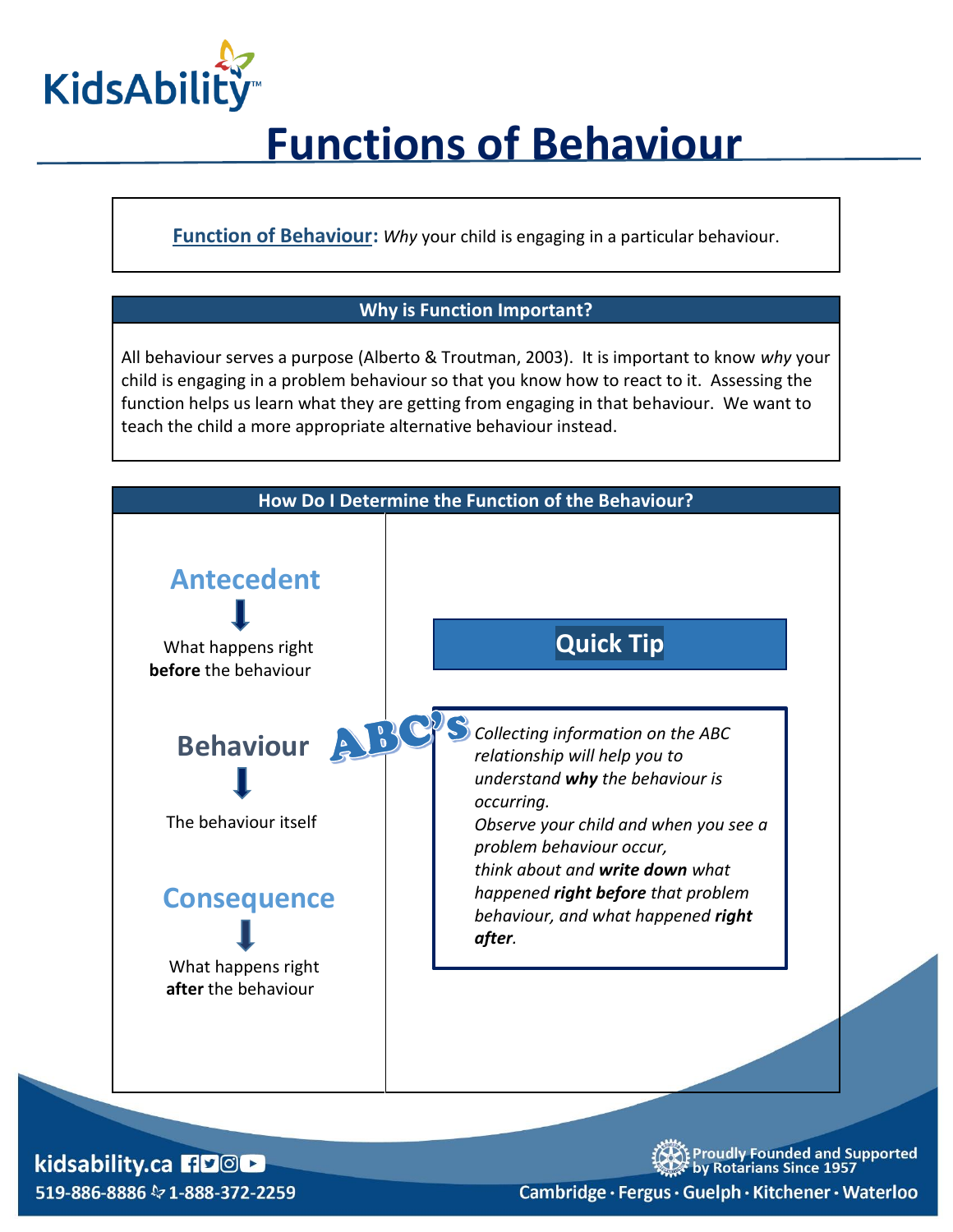

### **Break it Down:**

You tell your child to clean up and they begin screaming and crying. You try to soothe your child by picking them up, and you end up cleaning up the toys yourself.



- **A.** The **antecedent**, or what set off the behaviour, is you telling your child to clean up (a demand).
- **B.** The **behaviour** is the crying and screaming.
- **C.** The **consequence** or what happened after, is that your child received attention and they were able to escape the demand (didn't have to clean up).

### **Quick Tip**

The problem behaviours you are seeing will likely follow a **pattern**. For example, every time you tell your child to put on their coat (a demand your child does not want to do), he/she begins yelling and the child falls to the ground.

**Some behaviours require a full assessment, or a functional behaviour assessment, to determine the function. Consult a Board Certified Behaviour Analyst (BCBA) to complete this assessment if the function is unclear.**

# **The Big 4**

- 1. **S**ensory (Automatic)
- 2. **E**scape/Avoidance
- 3. **A**ttention
- 4. **T**angible

kidsability.ca HDOL 519-886-8886 & 1-888-372-2259 Proudly Founded and Supported<br>by Rotarians Since 1957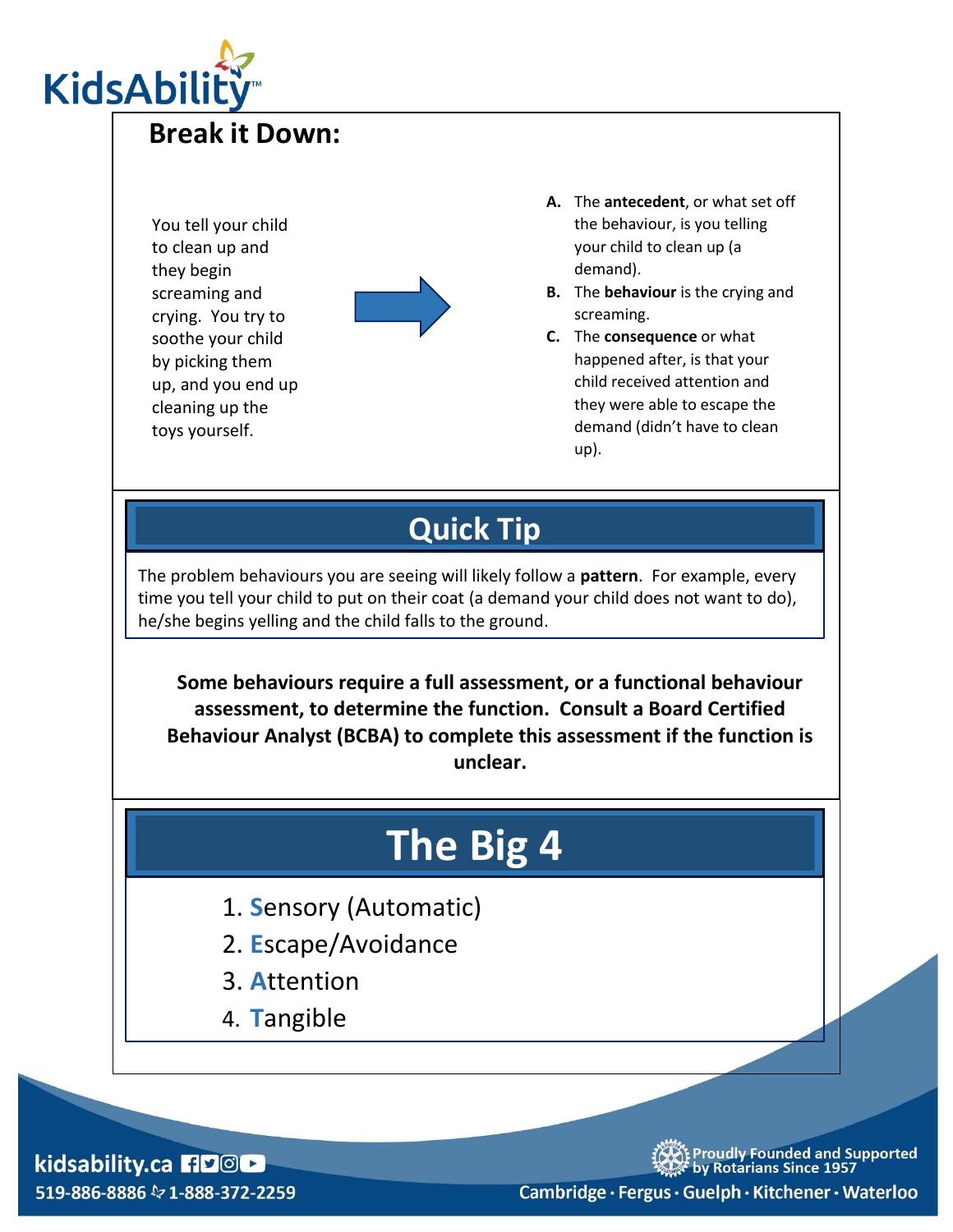

#### Attention-Seeking Behaviour | | | | | Try Doing:

The child engages in a problem behaviour because he/she wants your attention and/or the attention of their peers/siblings. Attention can be both positive and negative.

Attention can include surprised facial expressions, gasps, reprimands, verbal interactions to distract or sooth, as well as physical attention like hugs or being picked up, etc (Cooper, Heron, & Heward, 2007).

E.g. Your child jumps from the slide at the park because it usually results in you rushing over to talk to him about why he shouldn't do that

Planned ignoring: do not give attention (do not engage in verbal conversation, do not make eye contact) for problem behaviour.

**Give lots of praise and attention for the behaviours you DO want to see**

Teach and practice a more appropriate way for your child to get your attention (E.g. make eye contact, tap you on the shoulder, sign the word "Look", give you a picture card that says, "Look", say "Look"/"Come here" etc), individualized to your child's level of understanding

kidsability.ca HDOL 519-886-8886 & 1-888-372-2259 Xt Proudly Founded and Supported<br>Xt by Rotarians Since 1957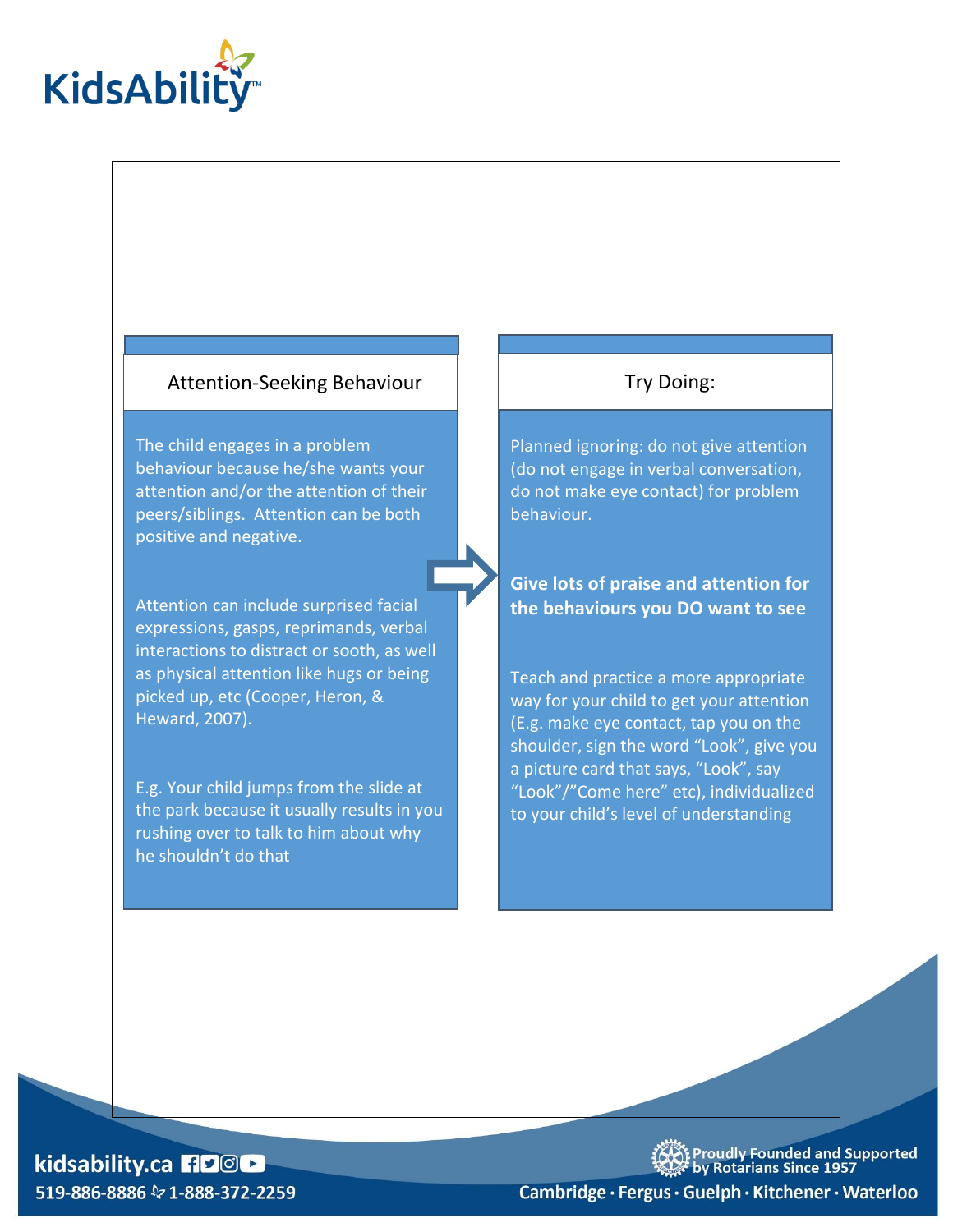

#### Escape Behaviour

The child engages in a problem behaviour because he/she wants to **avoid or postpone** a task he/she does not want to do (Cooper, Heron, & Heward, 2007).

E.g. The child starts crying and lays on the ground when you ask him to wash his hands, something he doesn't like to do

#### Try Doing:

Follow through with your demand even though your child may engage in problem behaviour. You may need to reduce your demand initially to gain compliance. For example, if you want your child to clean up all her toys, and she start to yell, reduce your demand by telling her that she needs to clean up one toy and then she can have a break. You may need to prompt her through the task (you guide her hand to pick up the toy and put it in the bin) in order for her to comply (Fisher, Piazza, & Roane, 2014).

**Tip:** *Ensure* you come back to this task later and have her clean up all the toys so she does not learn that she can escape the entire task by engaging in problem behaviour

**Give lots of praise when your child is complying with a task (even if it is something very small)!**

Teach and practice a more appropriate way for your child to request a break (E.g. signing the word "Break", giving you a picture card that says "Break", verbally requesting by saying, "Break"/"I need a break", etc), individualized to your child's level of understanding.

Visual aids: "First-Then" board, visual schedules, social stories (See the Visual Supports Handout)

kidsability.ca HDOL 519-886-8886 & 1-888-372-2259 Xt Proudly Founded and Supported<br>※ by Rotarians Since 1957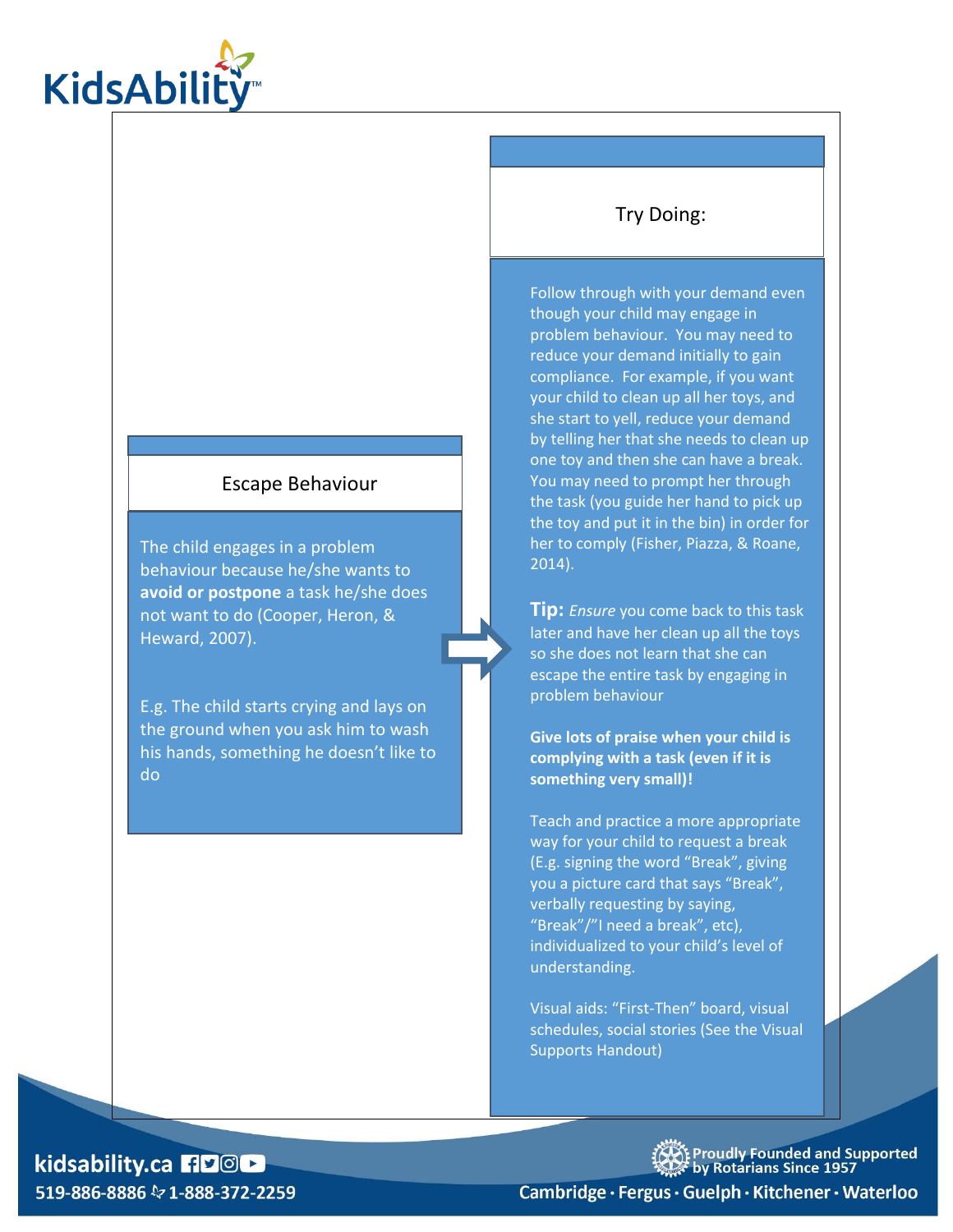

#### Access to Tangible Item

The child engages in a problem behaviour because he/she wants access to a preferred item (Cooper, Heron, & Heward, 2007)

E.g. You are grocery shopping with your child and he asks for a chocolate bar. You tell him "No" and he begins screaming and hitting his head. Other shoppers begin to stare as your child gets louder and louder. You give him the chocolate bar so that he will stop crying and hitting his head.

#### Try Doing:

**Do not** give the child the item he wants when he is engaging in a problem behaviour.

Teach and practice a more appropriate way for your child to ask for the item (E.g. gesturing/pointing at the item, signing for the item, giving a picture card of that item, or verbally asking), individualized to your child's level of understanding.

Give the child lots of praise and reinforcement and **give** them the item they want **when they ask appropriately** (whether this communication is through gesture, sign, picture exchange or verbally).

Offer **choice:** If the child cannot have that item they are wanting, give them other options which they can have. For example, your child wants cookies, you respond with, "You can have a cracker or a strawberry".

Visual aids: "First-Then" board, visual schedules, social stories (See Visual Supports Handout)

#### kidsability.ca HDOL 519-886-8886  $\&$  1-888-372-2259

。<br>作 Proudly Founded and Supported<br>« by Rotarians Since 1957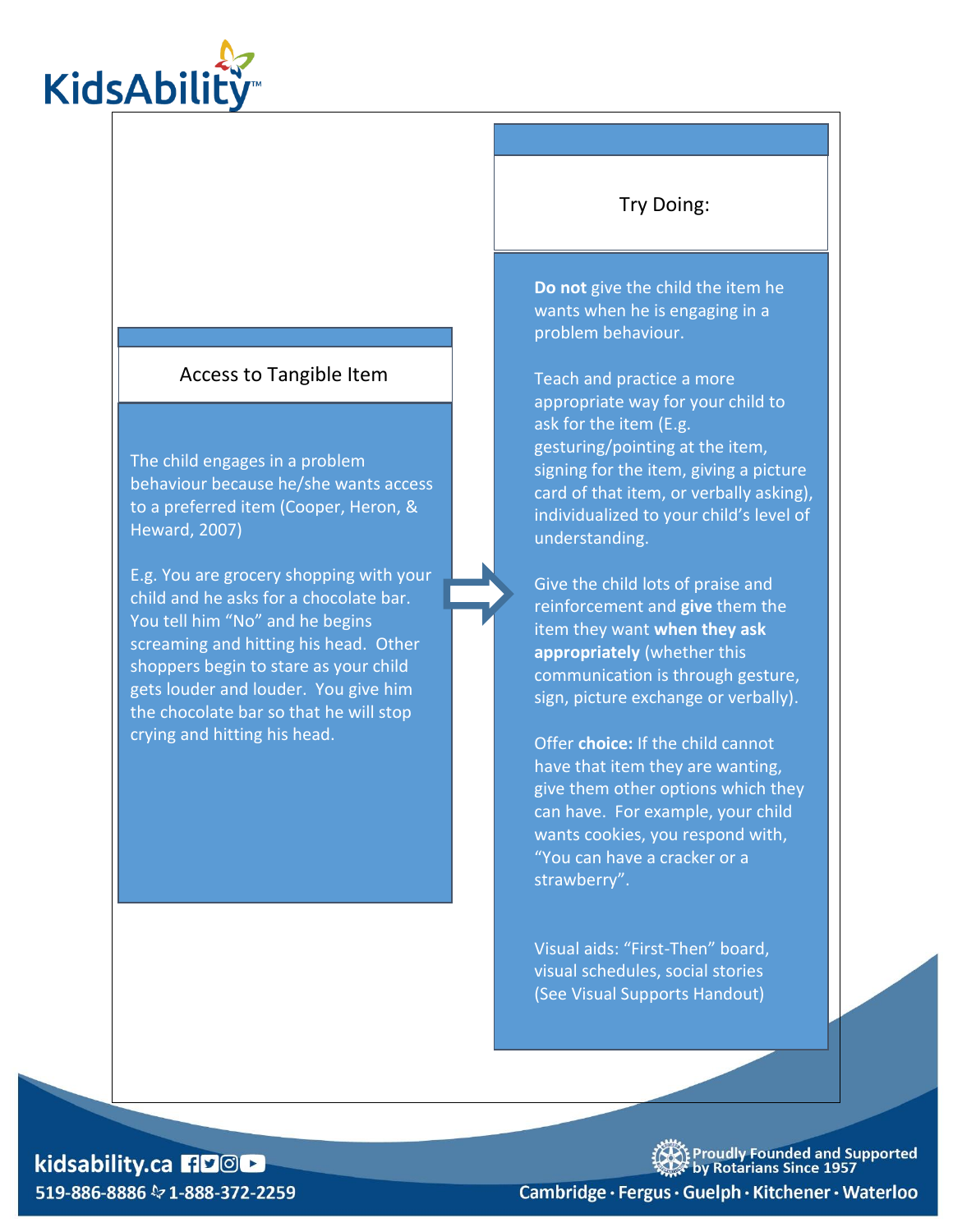

#### Automatic/Sensory Behaviour

Your child engages in a behaviour because it feels good for him/her (Cooper, Heron, & Heward, 2007). Automatic or sensory behaviours can also continue because they relieve pain for the child (Alberto & Troutman, 2003).

**Tip:** This behaviour happens whether or not others are present.

E.g. Scratching an itch. E.g. When your son is upset, he goes into the corner of the room and begins to rock back and forth.

#### Try Doing:

Seek medical advice, rule out medical problems (dentist, optometrist, doctor, etc)

Redirect inappropriate behaviours (try to engage your child in something that has the same sensory output, but is more appropriate)

E.g. If your child is playing with her spit, provide opportunities where she can play with something that has the same sensation, but it is more appropriate (water play, foam, gel, etc)

**Reward** and give lots of **praise** to your child when they are **not**  engaging in the problem behaviour.

Teach an appropriate or more socially acceptable time/place to engage in the behaviour.

*Please note that some automatic or sensory behaviours can serve as a way your child to self-regulate themselves. Strategies to eliminate sensory seeking behaviour should only be implemented if the behaviour is interfering with the child's daily functioning and/or social development* 

#### kidsability.ca HDOL 519-886-8886 & 1-888-372-2259

**Proudly Founded and Supported<br>by Rotarians Since 1957**